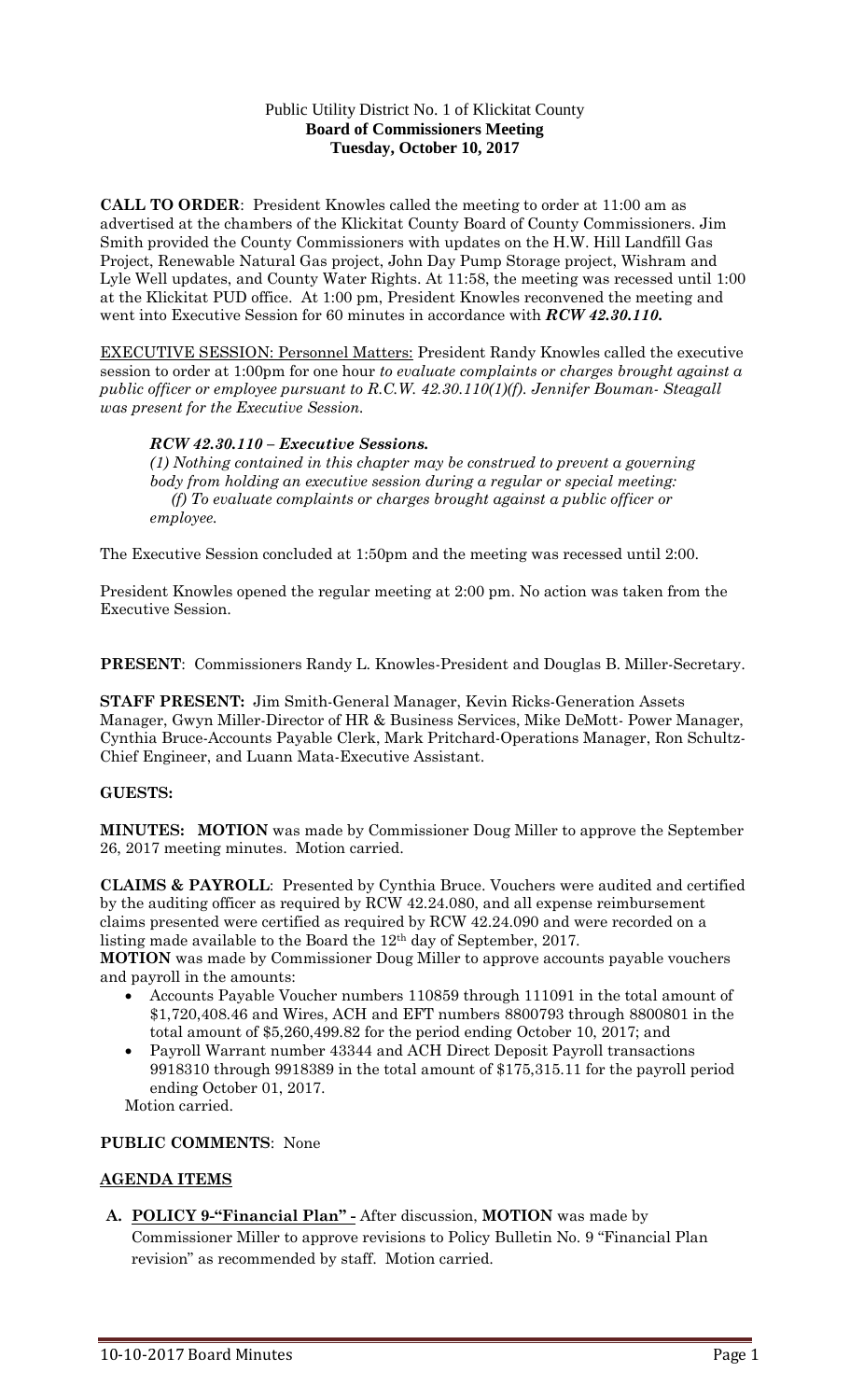- **B. CUSTOMER SERIVCE SURVEY DRAWING -** Customer Service received 237 surveys, this number is down by half from the survey completed in 2015. Survey results are still being compiled and will be provided to the board at a later date. There were six account numbers selected to receive fifty dollar credits on their accounts for participation in the survey. Iva Wesley, Jimmy Jimenez, David Bischoff, Jackson Start, Penne Winston, and Heather Shuck were the recipients drawn. Another discussion was consideration of launching a campaign before winter to encourage customers to update their contact information and follow us on Facebook that would result in some sort of award.
- **C. PREQUALIFICATION OF CONTRACTORS - MOTION** was made by Commissioner Miller to approve Northwest Drilling and Boring, Inc. of Molalla, Oregon and authorize staff to add them to the District's Small Works Roster. Motion carried.

# **REPORTS:**

**Generation Assets** – Kevin presented the Generation Asset report and he discussed the guide vane actuator failures on both Combustion Turbines 1 and 2 that occurred within hours of each other. The inspection this past summer concluded that the turbines are in great shape, however the ancillary equipment is beginning to age and Kevin believes that any changes to load could result in equipment reliability issues. He believes that we will be okay running the CTs through mid-2018. He commended Solar for sending out the replacement equipment so quickly that we were only down for less than a day. The Air Operating Permit for the RNG project was issued Sept. 28th . It restricts simultaneous use of the LFG plant and RNG plant, however it does not preclude us from using both plants during commissioning. Republic is over half way through with their 2017 construction projects and we should see some fuel supply increase as a result of that work. Kevin discussed a near miss accident when the windshield of the Kabota exploded for no apparent reason. After additional discussions Kobota agreed to replace the windshield and agreed to add the protective film so if it does break again, it won't shatter this time. Tyler Ross will travel to Texas next week to conduct a tour of the BCCK and Morrow plants to provide an independent evaluation of progress and schedules. We have around six bidders interested in submitting a bid on the Pipeline construction. Kevin will be in Olympia next week to participate in a Utilities Transportation Commission (UTC) design guideline discussion. It is our determination that the UTC jurisdiction ends where there is no public exposure to property and we are planning a fence and a valve at that location for a clear demarcation. The Generation Asset report was accepted as presented.

**Power Managemet** – Mike DeMott presented the Power Management report and provided additional information on the net metering and conservation programs. The electric forward market outlook appears pretty flat. Natural gas storage continues to grow. Since moving back to load following we have lost some of our access to some market information from TEA, however through BP we have access to all of the same information. White Creek (WC) revenue is down year to date. We elected not to take the Tier 2 output from WC next year as there is a significant costs associated with doing so. Washington State University (WSU) provided a webinar to provide information regarding the net metering requirements; however it was not an effective webinar. The requirements they did provide per the Department of Revenue and WSU was that the legacy customers (the one's whose contracts expire in 2020) will be prorated regardless of what individual program determinations have been. With all of the program changes our Net Metering policies and procedures are being reviewed and updated. That means our existing net metered customers will remain prorated through their contract term.

The Power Management report was accepted as presented.

**COMMISSIONER DOUG MILLER** – Commissioner Miller reported on an article in the Yakima Herald Republic regarding dwindling fish populations. He also brought forth his concern of limited cell phone reception in the Bickleton area, he requested that Jim look into possible options to assist the county and area consumers to facilitate any possible options.

**COMMISSIONER RANDY KNOWLES** – Commissioner Knowles had nothing to report.